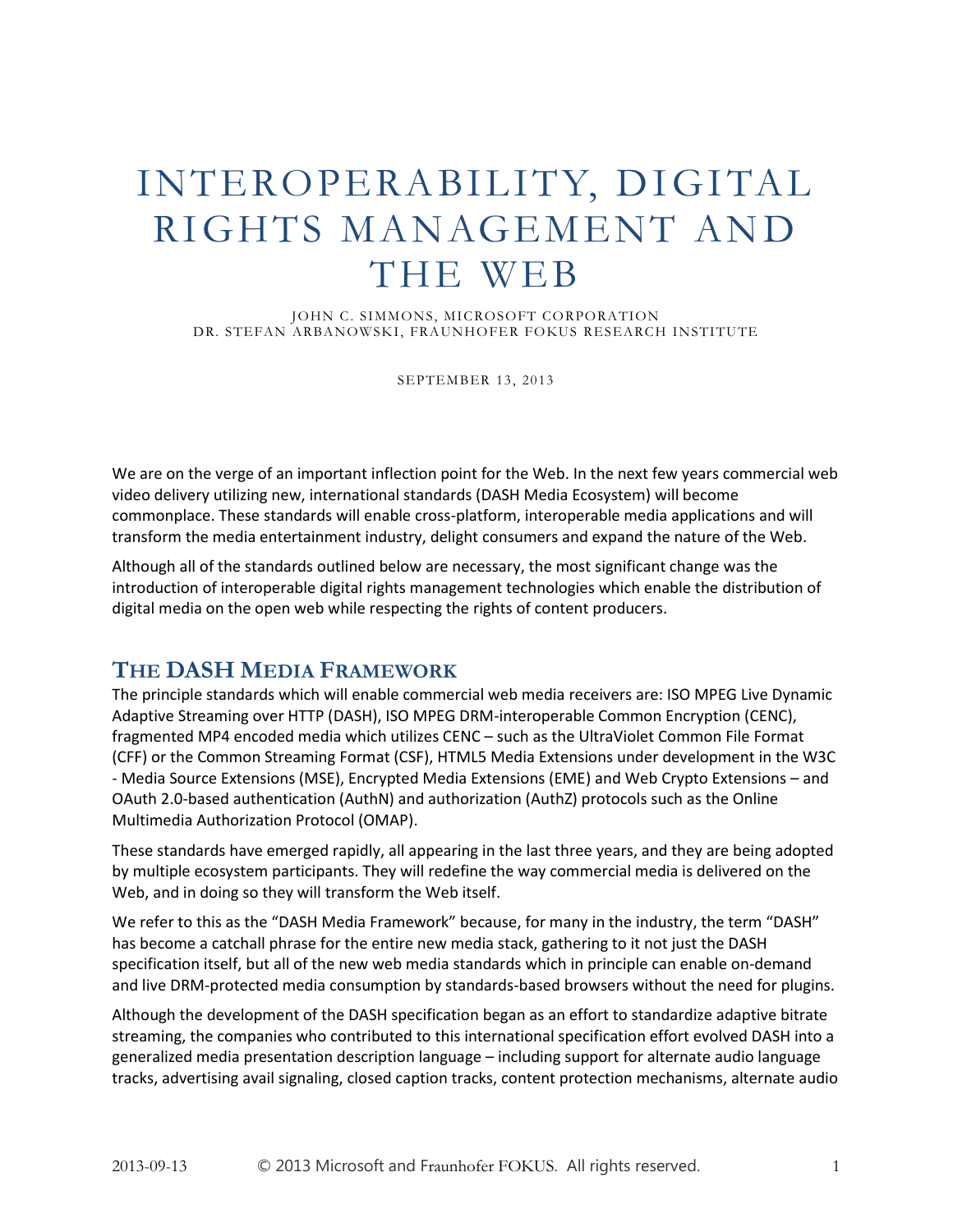## **Interoperability, Digital Rights Management and the Web**

codecs, second screen capabilities, etc. – aiming to include all the features broadcasters use today for cable and satellite television networks.

Today the 67 member companies in the international DASH Industry Forum are grooming "DASH" to become a general purpose live and on-demand media delivery stack. This is a revolutionary transition from a fragmented to an integrated media ecosystem; from service and device specific media encoding to generalized encoding common across services and devices; from service and device specific applications to Web-based media playback.



# **INTEROPERABILITY, DIGITAL RIGHTS MANAGEMENT AND THE WEB**

DRM interoperability can be solved by utilization of the common encryption standard<sup>1</sup> (CENC) and the application of common encryption to the proposed HTML5 Encrypted Media Extensions (EME).

#### **DRM-INTEROPERABLE ENCODING**

The key consumer experience challenge with DRM is the lack of interoperability – that the content is tied to a particular application on a particular device with a particular DRM technology. The state of the world in 2009 when common encryption was invented was that encoding formats themselves were DRMspecific. The problem then was, 'how to make encoded content work across DRMs?'



Without a **licensing** regime with compliance rules and robustness rules, there is no way to ensure that a DRM

**Figure 2 DRM Component Standardization**

client will actually follow the rights expressed for the commercial content. Such licensing schemes are inherently difficult to standardize.

The decryption **key acquisition** mechanism invariably involves the client proving to a server that it was built by a company in good standing with the DRM provider, and as such the key acquisition protocol is also difficult to standardize.

 $\overline{a}$ 

<sup>1</sup> ISO/IEC 23001-7: 2011, "Information technology – MPEG systems technologies – Part 7: Common encryption in ISO base media file format files"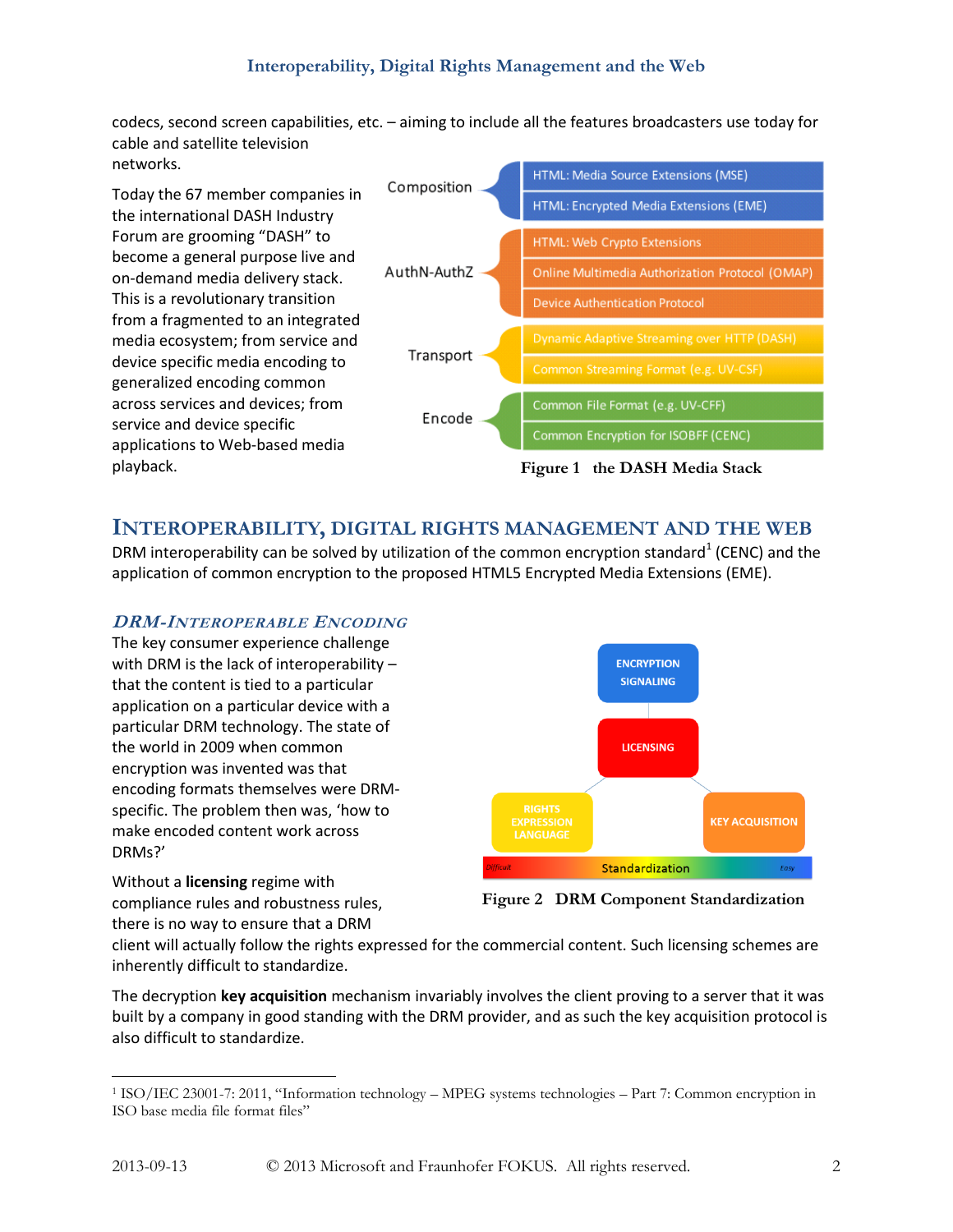The **rights expression language** has an intimate relationship to the licensing compliance rules, so it is also difficult to standardize, although less so.

The **encryption** algorithm and the manner of **signaling** what DRMs can be used to decrypt the content is easy to standardize, which is precisely what is specified in the ISO MPEG Common Encryption standard.

The CENC specification standardizes encryption and the signaling of protection schemes while leaving rights expression languages and key acquisition protocols proprietary. It is transparent to the end user that the key acquisition requires a different backend server. With common encryption the content plays regardless of the application, the device or the underlying DRM.

Common encryption takes us one third of the way to solving DRM interoperability. The next step is to remove the need for service-specific applications on the target device – to provide a Web-interoperable DRM solution.

## **HTML5 ENCRYPTED MEDIA EXTENSIONS**

Common encryption provides interoperable media content, but in order to have truly interoperable media playback, there would need to be a way to play back DRM-protected media in standard browsers without the use of proprietary plug-ins.

In 2011 both Microsoft and Netflix gave presentations at a W3C Web and TV Interest group meeting, hosted in Berlin by Fraunhofer FOKUS.<sup>2</sup> These presentations dealt with the need to support DRMprotected media in browsers. By 2012 Microsoft, Google and Netflix had submitted a joint proposal to the W3C HTML Working Group that would enable browsers to consume DRM-protected content without the use of plug-ins – the Encrypted Media Extensions (EME).

EME enables a JavaScript app to select a content protect mechanism and facilitate key acquisition. When combined with CENC, EME enable a web page to support multiple DRM systems without

customization or the use of plug-ins, enabling interoperable commercial media consumption.

In EME, the portion of the browser which provides the EME functionality is the Content Decryption Module (CDM). CDM interoperability can take three forms –



**Figure 3 Content Decryption Module Interoperability**

browsers can use a **Common CDM**, or they can implement separate CDM modules tied to a **Common DRM**, or they can use separate CDM modules and separate DRMs and rely upon **Common Encryption** for interoperability.

 $\overline{a}$ <sup>2</sup> Second W3C Web and TV Workshop, 8-9 February 2011, <http://www.w3.org/2010/11/web-and-tv>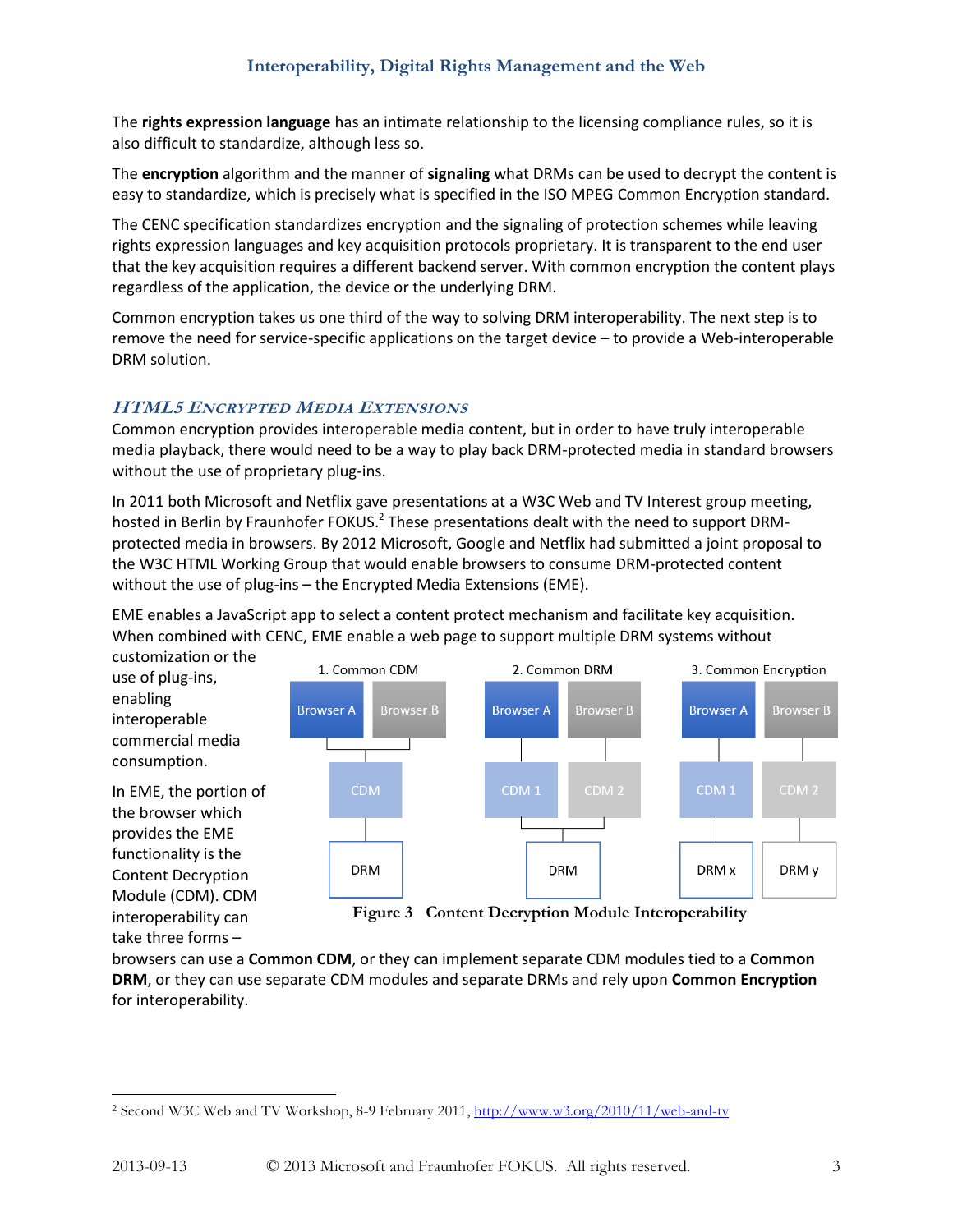# **Interoperability, Digital Rights Management and the Web**

All three approaches can work, but there are problems:

- **Security**: Enhanced content protection requirements make it highly likely that future DRMs will be more closely tied to hardware, with the actual CDM functionality happening outside the browser.
- **State interoperability**: if the CDM associated with a particular DRM is written by different parties, the state transitions of the CDM are likely to be inconsistent, effecting interoperability.
- **Licensing**: Many embedded devices will depend on the use of open source browsers. The open source browser community needs the ability to implement EME functionality without having to license CDM technology.

So CENC and EME only take us two-thirds of the way to solving DRM interoperability. The complete solution requires a means of enabling commercial media content to be played by open source browsers – to enable the DRM to be a platform component – ensuring security and state interoperability.

#### **OPEN SOURCE BROWSERS AND DIGITAL RIGHTS MANAGEMENT**

All three of the remaining issues with a Web interoperable DRM solution are addressed if the DRM is baked into the platform. The question is how best to accomplish this.

The solution Microsoft has adopted is shown in Figure 4. A thin C++ wrapper is written on top of the PlayReady Device Porting Kit API, creating an object which is "hand in glove" with the EME MediaKeys

and MediaKeySession objects. We call this wrapper the **CDMi** or **Content Decryption Module interface**.

This C++ wrapper enables PlayReady to project the W3C HTML5 EME object into the process space of a browser using the operating system's native RPC mechanisms. This is done in a way that ensures (1) the critical DRM decryption functions are not in the browser execution space; (2) the CDMi state transitions are



**Figure 4 Open Source Access to a Platform DRM**

consistent across all PlayReady implementations, and (3) the browser need not incorporate any PlayReady licensed components.

The CDMi specification describes the logical mapping of the EME methods and events to the PlayReady Device Porting Kit APIs. Microsoft will make the CDMi interface public, so that any browser provider may create a PlayReady compliant Content Decryption Module (CDM), providing that the platform where they run supports a PlayReady CDMi. Televisions and set-top-boxes which incorporate the PlayReady